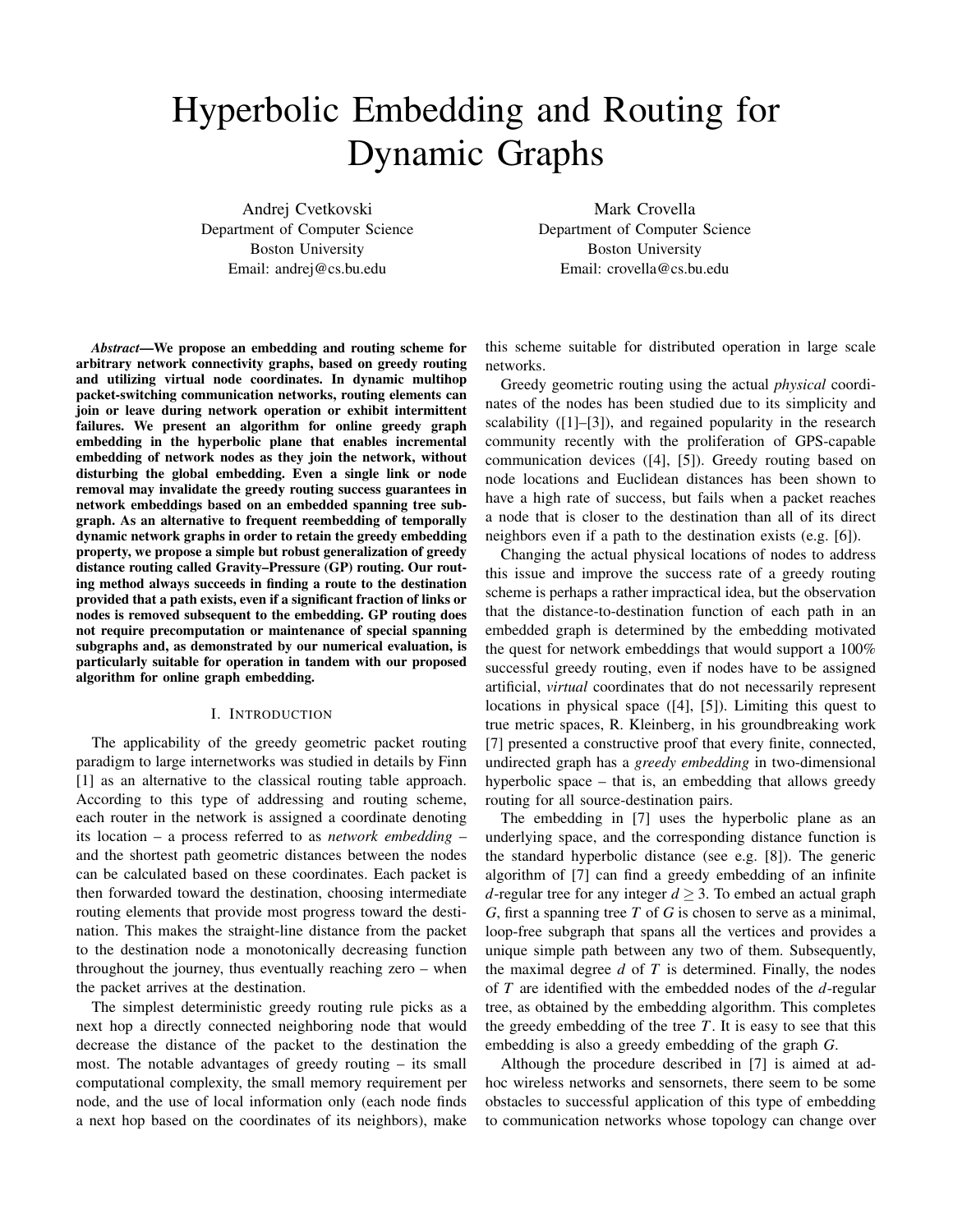time. In [7], the entire embedding is a function of a local topological property of the graph, namely the maximum degree of the chosen spanning tree *T*. Since newly added nodes increase the node degree locally, their embedding is not always possible without changing the coordinates of all nodes in the network. Further, the greediness of the embedding in [7] depends critically on the connectivity provided by the underlying embedded spanning tree. This implies that local changes in connectivity caused by nodes leaving the network or failing links, can invalidate the greedy property of the entire embedding. Such properties are undesirable of embedding algorithms intended for distributed operation.

Our goal in this paper is to address the above issues by (*i*) constructing a greedy graph embedding that supports addition of an arbitrary number of nodes to the embedding in an online fashion while requiring *no changes* to the previously assigned node coordinates in order to retain the greedy property; and (*ii*) constructing a greedy routing procedure that guarantees delivery even in the presence of *disturbances of the greedy property* of the embedding caused by nodes and/or links failing unexpectedly or exhibiting intermittent periods of downtime or standby-time.

Toward this end, in this paper we present an algorithm for online calculation of a greedy embedding in the hyperbolic plane for a given arbitrary, connected graph with edges representing the two-way connectivity in a communication network. Our algorithm supports *incremental* embedding of network nodes as they join the network during network operation time, without affecting the rest of the embedding.

In greedy embeddings with guarantees based on the existence of "at least one" greedy next hop at each node, even a single node or link failure may invalidate the greediness of the embedding, thus causing the need to re-embed the entire network if the greedy property is to be reestablished. As an alternative to frequent reembedding of network graphs due to intermittent node or link failures, or nodes leaving the network, in this paper we propose a simple but robust greedy routing method called *Gravity–Pressure* (GP) *routing*. Our routing algorithm can be viewed as a generalization of the simplest greedy distance routing, and always succeeds in finding a route to the destination if a path in the network exists. For its operation, GP routing does not require precomputation or maintenance of special spanning subgraphs. Since no assumptions are made about the type of the network coordinates, GP routing can be applied to embedded networks using physical coordinates as well as virtual coordinates in Euclidean or hyperbolic space. However, as elaborated in Section IV, GP routing is particularly suitable for application in graphs embedded using the online embedding procedure described in this paper. Intuitively, if the fraction of nodes that left the network after the initial greedy embedding is small, the remaining network embedding is still "almost greedy". Thus, if the two proposed algorithms are used together, most of the time GP routing will function as plain greedy distance routing, making only positive progress toward the destination.

The rest of this paper is organized as follows. In Section II-A we formulate a sufficient condition for a graph embedding to be greedy. Based on this formulation, we present our online embedding algorithm in Section II-B and further discuss its construction and properties in Section II-C. Section III-A offers an intuitive overview of the Gravity–Pressure routing, and a precise algorithm statement is given in Section III-B. Section IV presents a brief experimental evaluation of the overall proposed routing and addressing scheme. Concluding remarks are given in Sections V and VI.

## II. ONLINE GREEDY EMBEDDING

## *A. Preliminaries*

We start by considering graph embeddings in a *d*dimensional Euclidean or hyperbolic space.

*Definition 1:* Given a connected finite graph *G* with vertex set *V*, an *embedding* of *G* in  $\mathbb{R}^d$  resp.  $\mathbb{H}^d$  is a mapping  $C(G)$ :  $V \to \mathbb{R}^d$  resp.  $C(G) : V \to \mathbb{H}^d$  that assigns to each vertex  $v \in V$ a virtual coordinate  $C(v)$ .

*Definition 2:* For two points  $v, w \in \mathbb{R}^d$  resp.  $\mathbb{H}^d$ , the *Euclidean* resp. *hyperbolic bisector* of the Euclidean resp. hyperbolic line segment determined by *v* and *w* is the locus of points in  $\mathbb{R}^d$  resp.  $\mathbb{H}^d$  equidistant from *v* and *w* in terms of Euclidean resp. hyperbolic distance.

In  $\mathbb{R}^d$ , the bisector is the Euclidean hyperplane perpendicular to the segment  $[v, w]$  at its midpoint. In  $\mathbb{H}^d$ , the bisector is the hyperbolic hyperplane perpendicular at the segment's midpoint to the hyperbolic line segment joining *v* and *w*.

*Lemma 1:* Let *X* be either  $\mathbb{R}^d$  or  $\mathbb{H}^d$  and  $\rho$  be the corresponding distance function. Let *v* and *w* be different points in *X* and let *b* be the bisector of the segment joining *v* and *w*. Then for all  $u \in X$  it holds that  $\rho(v, u) < \rho(w, u)$  if and only if *v* and *u* are in the same half-space with respect to the bisector *b*.

*Proof.* Follows from the triangle inequality applied to the triangle determined by  $v$ ,  $u$  and  $x$ , where  $x$  is the intersection of *b* and the segment joining *u* and *w*. Namely,  $\rho$  (*v*, *u*)  $\lt \rho$  (*v*, *x*) +  $\rho$  (*u*,*x*). From the definition of the bisector,  $\rho$  (*v*,*x*) =  $\rho$  (*w*,*x*), and from the definition of *x*,  $\rho(u,x) + \rho(x,w) = \rho(u,w)$ . Combining these yields  $\rho(v, u) < \rho(w, u)$ .

Likewise, for all  $u \in X$  it holds that  $\rho(w, u) < \rho(v, u)$  if and only if *w* and *u* are in the same half-space with respect to *b*.

*Definition 3:* For a graph  $G(V, E)$  and its embedding  $C(G)$ in  $\mathbb{R}^d$  resp.  $\mathbb{H}^d$ , let  $e \in E$  be an edge connecting the vertices *u* and *v*. An *embedded edge of G* is the Euclidean resp. hyperbolic line segment  $C(e) = C(u, v)$  joining the points  $C(u)$ and  $C(v)$  in  $\mathbb{R}^d$  resp.  $\mathbb{H}^d$ .

*Lemma 2 (Greedy Embedding):* For a graph *G* with embedding *C*(*G*), let *T* be a spanning tree of *G*. For each edge  $e \in T$ , let  $b(e)$  be the perpendicular bisector of the embedded edge  $C(e)$ . Then a sufficient condition for C to be a greedy embedding of *G* is that for each  $e \in T$ ,  $b(e)$  intersects no embedded edges of  $T$  other than  $C(e)$ .

*Proof.* Consider any edge  $(u, v) \in T$ . To prove the lemma, it suffices to show that *u* has a greedy route to any node *s* for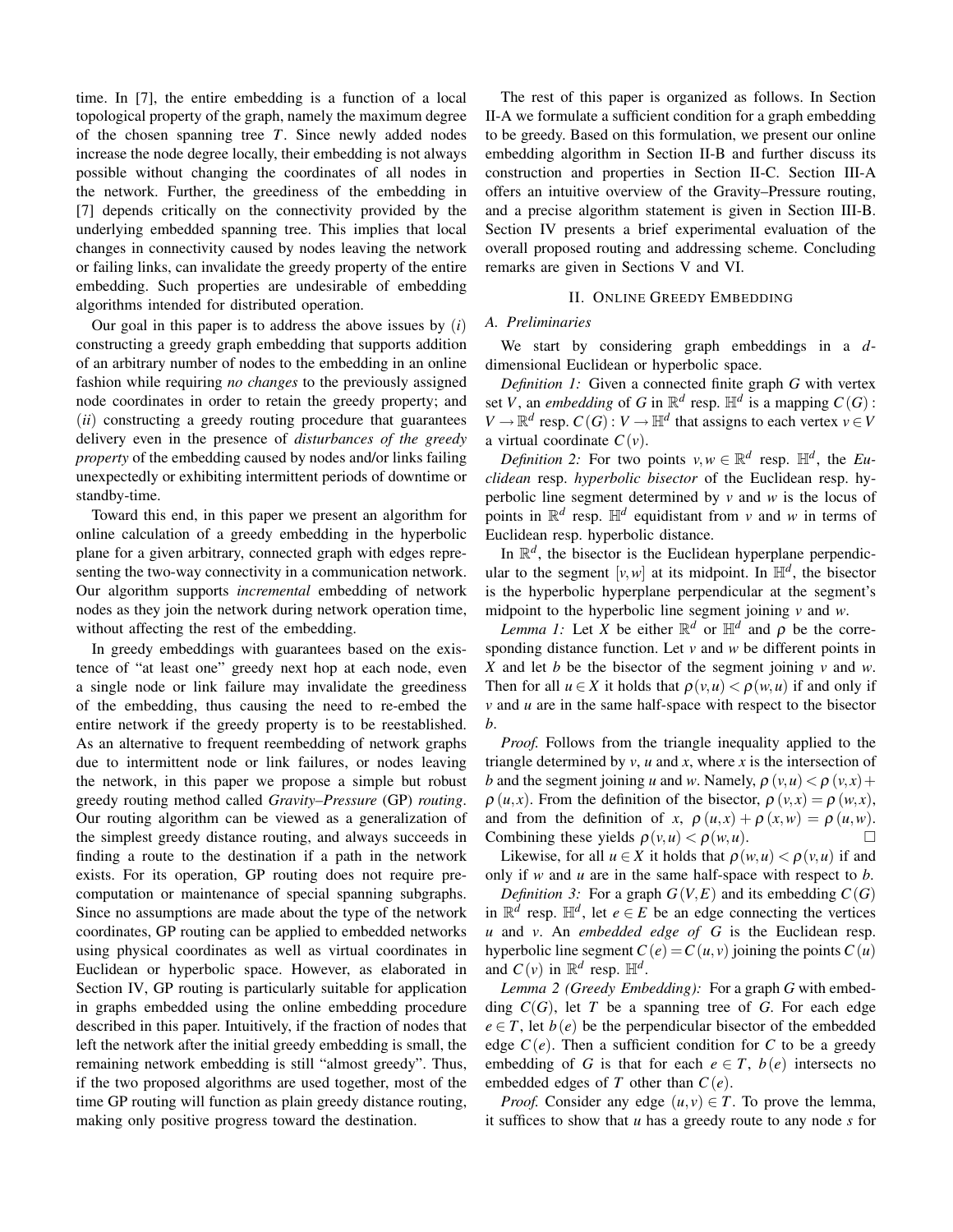which the path in the tree from *u* has next hop *v*. Consider the bisector *b* of  $(u, v)$ . Since *b* intersects no other edges of *T*, *s* must be in the half-space of *v* with respect to *b* (cf. Lemma 1). Therefore  $\rho(v,s) < \rho(u,s)$ , so *u* has a greedy next hop to *s*, namely *v*. Applying this argument to each edge on the path from *u* to *s* confirms that the route in *T* (and thus in *G*) from *u* to *s* has a monotonically decreasing distance to the destination i.e. is a greedy route. Consequently, *C* is a greedy embedding of  $G$ .

The rest of this section concentrates on *two-dimensional* hyperbolic space and systematizes the concepts from hyperbolic geometry that will be used in the subsequent presentation.

The Poincaré Disk model will be used throughout for visualization purposes. That is, we will use complex numbers from the set  $\mathbb{D} = \{z \in \mathbb{C} \mid |z| < 1\}$  to represent the virtual coordinates of the embedded vertices in the hyperbolic plane. An introductory characterization of the more common hyperbolic geometry models and their elementary geometric objects can be found e.g. in [8].

As a distance function for the greedy embeddings considered in this section, we use the standard hyperbolic distance  $\rho$  for the Poincaré Disk model:  $\forall z_1, z_2 \in \mathbb{D}$ ,

$$
\cosh \rho (z_1, z_2) = \frac{2|z_1 - z_2|^2}{(1 - |z_1|^2)(1 - |z_2|^2)} + 1.
$$
 (1)

The existence of a closed-form expression for the hyperbolic distance in D makes the choice of this model suitable for the implementation of greedy embedding algorithms. The element of hyperbolic length

$$
\frac{2|dz|}{1-|z|^2} \tag{2}
$$

associated with this distance has circular symmetry: all points on a Euclidean circle in D centered at the origin have same distortion of the Euclidean element of length |*dz*|.

The Euclidean circle  $\partial \mathbb{D} = \{z \in \mathbb{C} \mid |z| = 1\}$  represents the boundary at infinity of this model. We also refer to this circle as the horizon and to its points as the points at infinity of  $D$ or ideal points.

In hyperbolic geometry, the path that realizes the hyperbolic distance between two points (i.e. the shortest path) is the hyperbolic line or geodesic. In the Poincaré Disk model, paths realizing (1) are represented by arcs of Euclidean circles in D that are perpendicular to  $\partial \mathbb{D}$ . Two distinct points on  $\partial \mathbb{D}$  thus determine a hyperbolic line in D. For a hyperbolic line in D determined by two ideal points, of interest in this work are the center and the radius of the Euclidean circle in the Riemannian sphere  $\overline{\mathbb{C}} = \mathbb{C} \cup \{ \infty \}$  containing the line. It is easy to show that given two ideal points  $a = e^{i\alpha}$  and  $b = e^{i\beta}$ , the center of the Euclidean circle in  $\overline{C}$  containing the hyperbolic line whose endpoints at infinity are *a* and *b*, and the corresponding radius are given by

$$
c = 1/m^*, \ R^2 = 1/|m|^2 - 1 \tag{3}
$$

where  $m = (a + b)/2$  is the midpoint of the Euclidean chord joining *a* and *b*, and *m*<sup>∗</sup> is the complex conjugate of *m*.

Two hyperbolic lines disjoint in D are said to be *parallel*. Specifically, parallel hyperbolic lines in D contained in disjoint Euclidean circles in  $\overline{C}$  are termed *ultraparallel*, to be distinguished from parallel hyperbolic lines that share an endpoint at infinity.

## *B. Online Greedy Embedding*

In this section, we present our algorithm for computation of a greedy embedding of a given graph. The algorithm takes as input a connected graph  $G = (V, E)$  specified by a set of vertices *V* and the connections between them  $E =$  $\{(u, v) | u, v \in V\}$ . The graph *G* serves as an abstraction of a communication network – the nodes in the network correspond to the vertices of the graph and two vertices in the graph are connected if and only if the corresponding nodes can exchange data bidirectionally. The neighbors of a vertex  $v \in V$  are the directly connected vertices:  $N_v = \{u \mid (u, v) \in E\}.$ 

As noted in Sec. I, a greedy embedding of a tree graph *T* which spans a given connected graph *G* is also a greedy embedding of the graph *G*. Thus as a first step, the network constructs a spanning tree *T* of the graph *G*. Any type of a spanning tree can be used. A type of tree suitable for distributed construction is a minimal-depth tree. To form a minimal-depth tree, first the network nodes elect a root node. Subsequently, each node *n* elects from  $N_n$  its parent node to be the node that has the smallest distance in hops to the root node. Except for the root node *r*, each node in *G* is thus assumed to have identified a parent node for itself. The parent of a node *n* is referred to as  $p_n$ .

Fig. 1 contains a precise statement of the online embedding algorithm.

**Procedure** Online Embedding *C*(*G*)

- 1) Initialize by assigning to the root node *r* of the tree: (*i*) a virtual coordinate  $C(r)$  in the hyperbolic plane; and (*ii*) the angles  $\alpha_r = \pi$  and  $\beta_r = 2\pi$  corresponding to the ideal points  $a_r = e^{i\alpha_r}$  and  $b_r = e^{i\beta_r}$ .
- 2) For each node  $n \in G$ :

a) Its parent  $p_n$ : (*i*) sends  $C(p_n)$ ,  $\alpha_n = \alpha_{p_n}$  and  $\beta_n =$  $(\alpha_{p_n} + \beta_{p_n})/2$  to *n*; and *(ii)* updates  $\alpha_{p_n} := \beta_n$ .

b) Node *n*: (*i*) calculates *c* and *R* according to (3) with  $a_n = e^{i\alpha_n}$  and  $b_n = e^{i\beta_n}$  and its own coordinate

$$
C(n) = \frac{R^2}{(C(p_n))^* - c^*} + c
$$
 (4)

and (*ii*) updates  $\alpha_n := (\alpha_n + \beta_n)/2$ .

Fig. 1. Online embedding procedure

In the initialization step of the algorithm, the values of  $\alpha_r$ and  $\beta_r$  determine the possible choices for the root location  $C(r)$ .  $C(r)$  is chosen from the interior of the hyperbolic triangle *OAB* defined by the geodesic *G*1, its bisector *OB*, and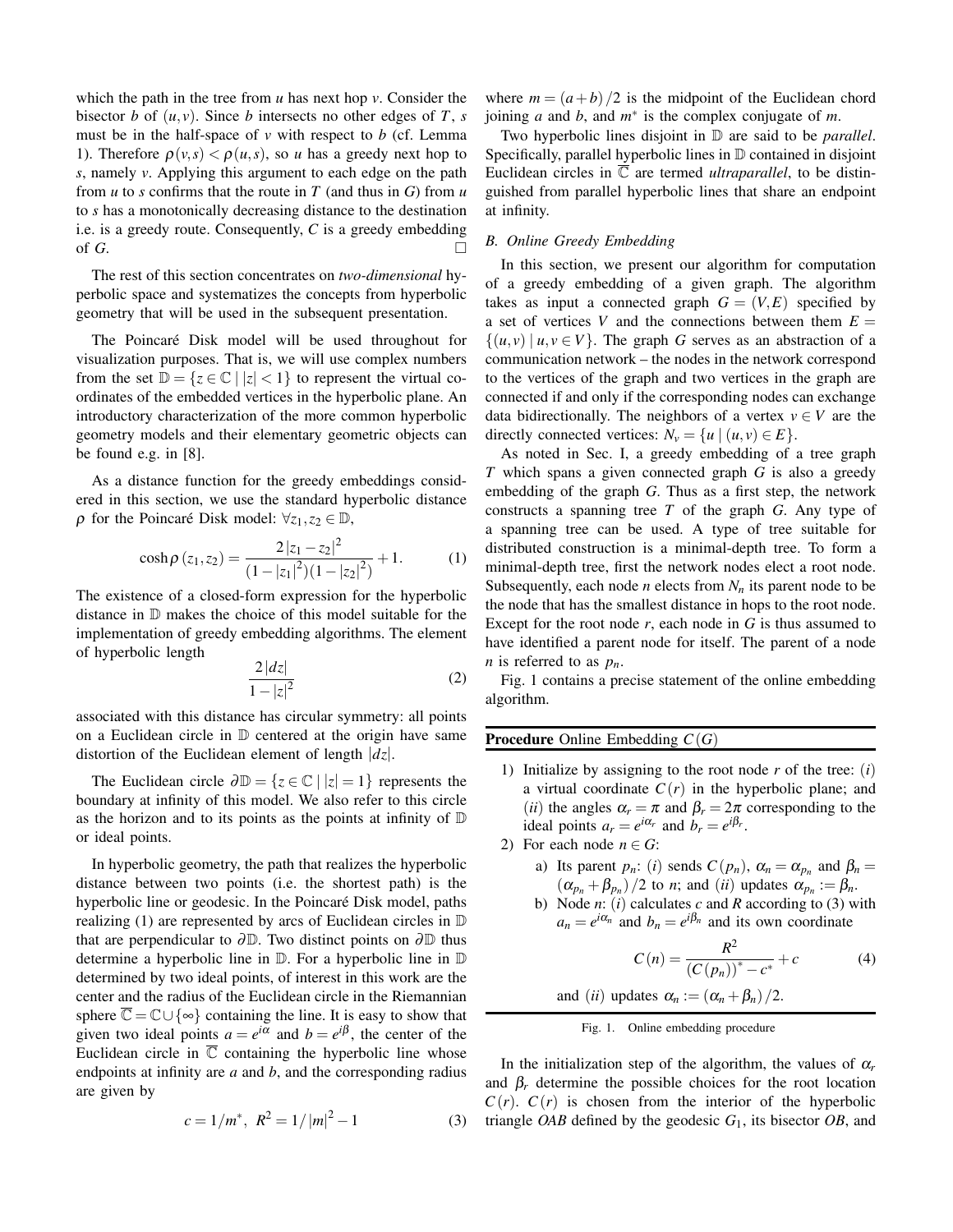the ray *OA* defined by  $\beta_r$  as shown in Fig. 2. With this choice of initial conditions, the assignment of virtual coordinates to the vertices of the spanning tree  $T$  (and thus the graph  $G$ ) obtained using the procedure in Fig. 1, corresponds to a greedy embedding. We formalize this claim in the following



Fig. 2. Positioning of the root node for a greedy embedding

*Proposition 1 (Correctness):* If  $C(r)$  is an interior point of the hyperbolic triangle *OAB* as in Fig. 2, then the embedding  $C(G)$  obtained with the online embedding algorithm for an arbitrary graph *G* with a spanning tree *T* is a greedy embedding.

*Proof.* According to the greedy embedding lemma from Sec. II-A, it suffices to show that no bisector of an edge  $e \in T$ embedded in the hyperbolic plane intersects other edges of the embedded tree. We begin by observing several properties of the online embedding procedure above.

For a node  $n \in T$ , let  $G_n$  be the hyperbolic line in  $\mathbb D$ associated with *n*, whose endpoints at infinity are *an* and  $b_n$  as in step 2a of the algorithm, and denote by  $H_n$  the corresponding region of  $D$  bounded by  $G_n$  and containing the point  $C(n)$ . The virtual coordinate of the node *n* obtained via (4) is the reflection of the location of the parent node  $C(p_n)$  in the hyperbolic line  $G_n$ . Therefore, the hyperbolic line segment joining  $C(p_n)$  and  $C(n)$  is the embedded edge  $C(p_n, n)$  of *T* and that  $G_n$  is its perpendicular bisector. To see this, pick an isometry transform on D that maps the endpoints of the segment of the embedded edge to a point *p* on the imaginary axis in  $D$  and its complex conjugate  $p^*$  while mapping the intersection of  $G_n$  and  $C(p_n, n)$  to the origin. Since the isometries on  $D$  are conformal, it is easy to see that under the chosen transform, the image of the Euclidean circle in  $\overline{\mathbb{C}}$  containing  $G_n$  maps to the extended real axis  $\overline{\mathbb{R}} = \mathbb{R} \cup \{\infty\}.$  From the symmetry of the hyperbolic length element (2),  $\overline{\mathbb{R}}$  is the perpendicular hyperbolic bisector of the hyperbolic line segment joining *p* and *p*<sup>∗</sup> and consequently,  $G_n$  is the bisector of the embedded edge  $C(p_n, n)$  as desired.

It remains to show that for any node  $n \in T$ ,  $G_n$  intersects no embedded edges of *T* other than  $C(p_n, n)$ . We observe that a point in  $\mathbb{D}$ , its reflection in a hyperbolic line, and the center of the Euclidean circle containing the hyperbolic line are collinear in the Euclidean sense. Therefore a point *p* in D and its reflection from a hyperbolic line  $G_n$  always lie in the same half of the subspace  $H_n$  with respect to the Euclidean bisector  $b(G_n)$  of the arc in  $D$  containing  $G_n$ . Since a node *n* and the hyperbolic line *Gc* associated with a child node of *n*  $c$  are by construction contained in opposite halves of  $H_n$  with respect to  $b(G_n)$ , it follows that the embedded edge  $C(p_n,n)$ and *Gc* are disjoint. Finally, note that by construction, for any node  $n \in T$ , the hyperbolic line containing the embedded edge  $C(p_n, n)$  is ultraparallel to the hyperbolic line associated with any sibling of *n*. Thus any embedded edge  $C(p_n, n)$  is disjoint with the hyperbolic bisector of any other embedded edge of the tree *T*. Consequently, the embedding  $C(G)$  is a greedy embedding.

When a new node, say *n*, joins an already embedded graph, it can obtain a virtual coordinate simply by identifying a parent node for itself, say  $p_n$ , and executing step 2) of the algorithm in Fig. 1. Note that this method does not require changes to the virtual coordinates of the existing nodes when a new node enters the graph. This is possible since our algorithm allows allocation of disjoint subspaces of the hyperbolic plane in an online fashion. By construction, the number of child-nodes any node can have is not limited, and there is always free space to be allocated for a newly added node.

Figure 3 illustrates an example of a graph embedded in the Poincaré Disk according to our online embedding procedure. The figure shows the embedded edges of a spanning tree of the graph; for clarity, the non-tree edges are not shown.



Fig. 3. Example of a greedy embedding of an irregular spanning tree in the Poincaré disk model

## *C. Remarks*

All steps of the presented algorithm are suitable for distributed and asynchronous computation. Communication takes place only between a node joining the embedded graph and its parent node, which is elected from the immediate topographic neighborhood in the graph.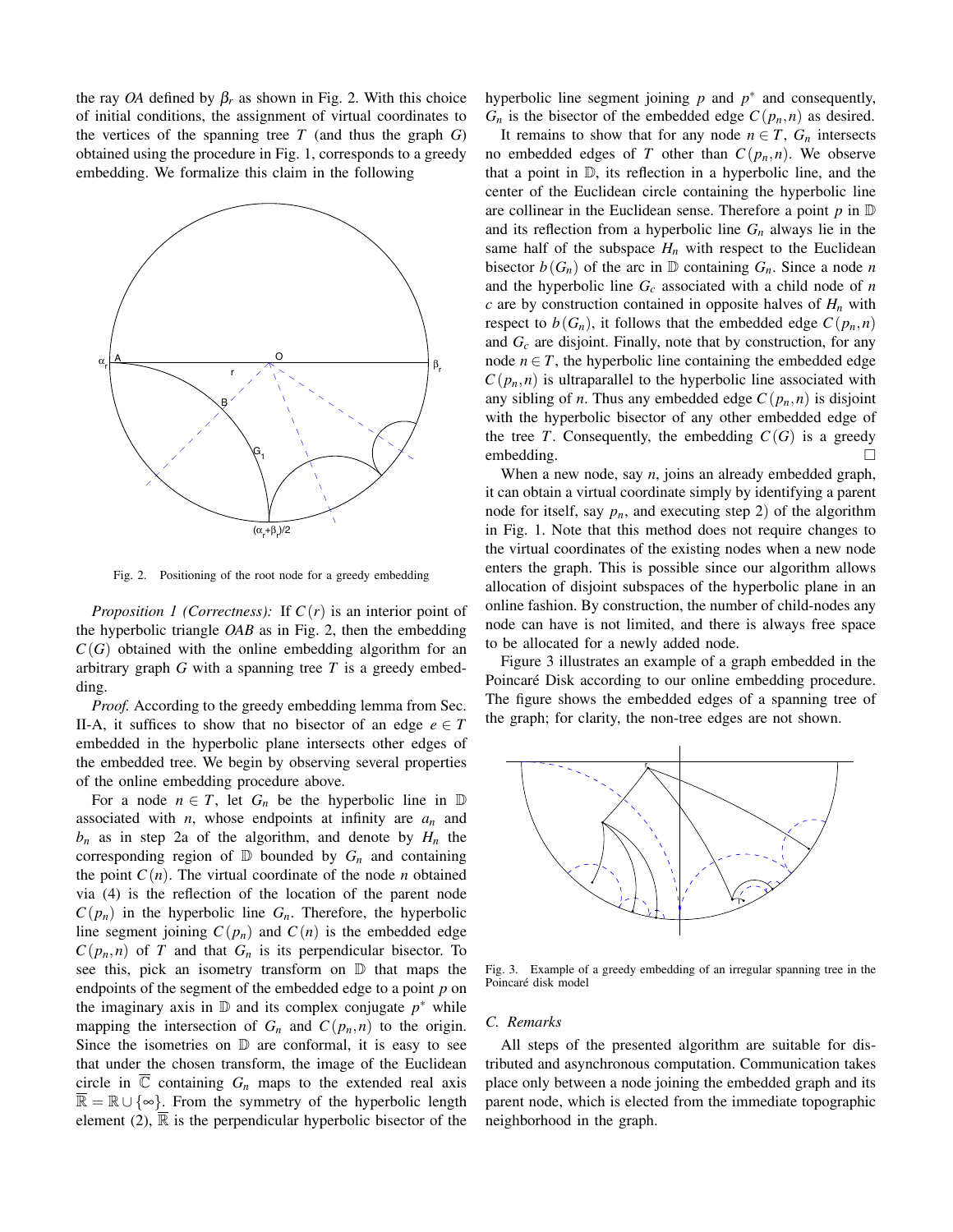The online embedding algorithm presented in Sec. III-B generates node coordinates without use of any information about physical locations of the nodes. The only initial virtual coordinate needed is the root coordinate, which can easily be chosen by the elected root node.

The region of allowable virtual coordinates for the root node in the initialization of the algorithm can be derived from the requirement in the proof of Proposition 1 that the point in D representing any embedded node *n* and the associated hyperbolic line of any child-node of *n* be at the opposite sides of the Euclidean bisector of the region  $H_n$  associated with *n*. This requirement ensures that no hyperbolic bisector associated with an embedded node intersects the embedded edge of its parent node. The allowable region for the root node is obtained as the intersection of the allowable regions with respect to the associated geodesics of all possible child-nodes of the root node: ∞

$$
J=\bigcap_{n=1}J_n.
$$

It is easy to show that the region *J* corresponds to the hyperbolic triangle *OAB* whose vertices are the origin *O*, the ideal point *A* with coordinate  $-e^{i\beta_r}$  and the midpoint *B* of the arc containing the geodesic  $G_1$  associated with the first child-node of the root node. (See Fig. 2.) It can be shown that for this triangle to have a non-zero area, it is sufficient to choose values of  $\alpha_r$  and  $\beta_r$  that satisfy  $\beta_r - \alpha_r < 4\pi/3$ . Fig. 3 illustrates the case when  $\beta_r - \alpha_r = \pi$ .

Satisfying the condition of the greedy embedding lemma in Sec. II-A is not the only way to achieve a greedy embedding, but is sufficient. We remark that the construction implied by the lemma is possible in the hyperbolic plane owing to the fact that parallelism is a less restrictive quality in hyperbolic space than in Euclidean space. More specifically, parallelism is not a transitive relation in hyperbolic space and allows every embedded edge to be parallel to the bisectors of all other embedded edges. This is not possible in Euclidean space without violating the condition of the greedy embedding lemma, but is easily done in hyperbolic space. The online embedding algorithm can thus embed an irregular tree directly rather than identifying a regular tree as a superset of nodes to be embedded in the hyperbolic plane.

# III. THE GRAVITY–PRESSURE GREEDY ROUTING ALGORITHM

#### *A. Overview*

The choice of a spanning tree as a subgraph type to be used in the graph embedding procedure described in Sec. II is based on the fact that spanning trees have simple enough structure to allow incremental embedding, yet they contain a path between any two nodes in the original graph. Adding a new node to an existing spanning tree amounts to adding a single edge to the already embedded spanning subgraph, and the condition of Lemma 2 can be easily satisfied.

However, every spanning tree provides exactly one path for each pair of nodes in the graph; removal of any graph edge that is a non-leaf tree edge in the embedded subtree, partitions the spanning tree into two unconnected subgraphs. Similarly, removal of any node from the original graph other than leaf nodes in the tree, partitions the spanning tree into a forest of *d* subtrees, where *d* is the node degree of the removed node, and thus disturbs the connectivity property of the tree. It is easy to construct examples of graphs where partitioning of the embedded spanning tree violates the greedy property of the embedding. In fact, we have produced a number of such embedded graphs for the purposes of Sec. IV of this paper.

To cope with greedy routing failures caused by local maxima of the packet progress toward the destination, one could reinitiate the network embedding procedure on demand, or use more sophisticated routing schemes that would either be able to avoid such local maxima, or to continue the routing after a data packet had reached a dead end. For the latter approach, numerous advanced routing and route discovery procedures have been proposed in the recent literature on location-based routing (see e.g. [9]). These procedures can be roughly divided into proactive, reactive, and hybrid, based on whether they precompute auxiliary data structures for possible use in finding a non-greedy route if a greedy route to the destination does not exist.

In real network environments, link and node failures are expected to happen often. Recent experimental studies have shown that most failures are temporary, and in fact shortlived (e.g. [10]). In such conditions, repeating the embedding procedure to regain the greedy property, or precomputing data structures every time a network element or link becomes unavailable, may be unjustified from the standpoints of efficiency and conservation of resources. Instead, we propose a simple generalization of the greedy distance routing rule that does not require proactive computation or maintenance of special data structures for its operation, and as such, is suitable for application in temporally dynamic graphs. Our routing method, called Gravity–Pressure (GP) routing, always succeeds in finding a route to the destination, if a path in the network exists.

In the rest of this section we provide an intuitive overview of the GP routing procedure. A precise statement of the routing algorithm is postponed to Section III-B. We will discuss some of the advantages and disadvantages of GP routing when used in conjunction with the greedy embedding algorithm of Sec. II in more detail in Section V.

GP routing normally forwards packets to the neighbor that provides most progress toward the destination. By analogy with a liquid flowing through a system of pipes in gravitational field of spherical symmetry toward the center located at the destination node, we refer to this routing mode as the *gravity routing mode*. The packet may occasionally reach a local minimum, or a "valley". In that case, GP forwards the packet to a next hop that provides the least negative progress with respect to the location of the destination. To deal with the possibility of the packet entering a loop and periodically returning to the same local lowermost point, we introduce the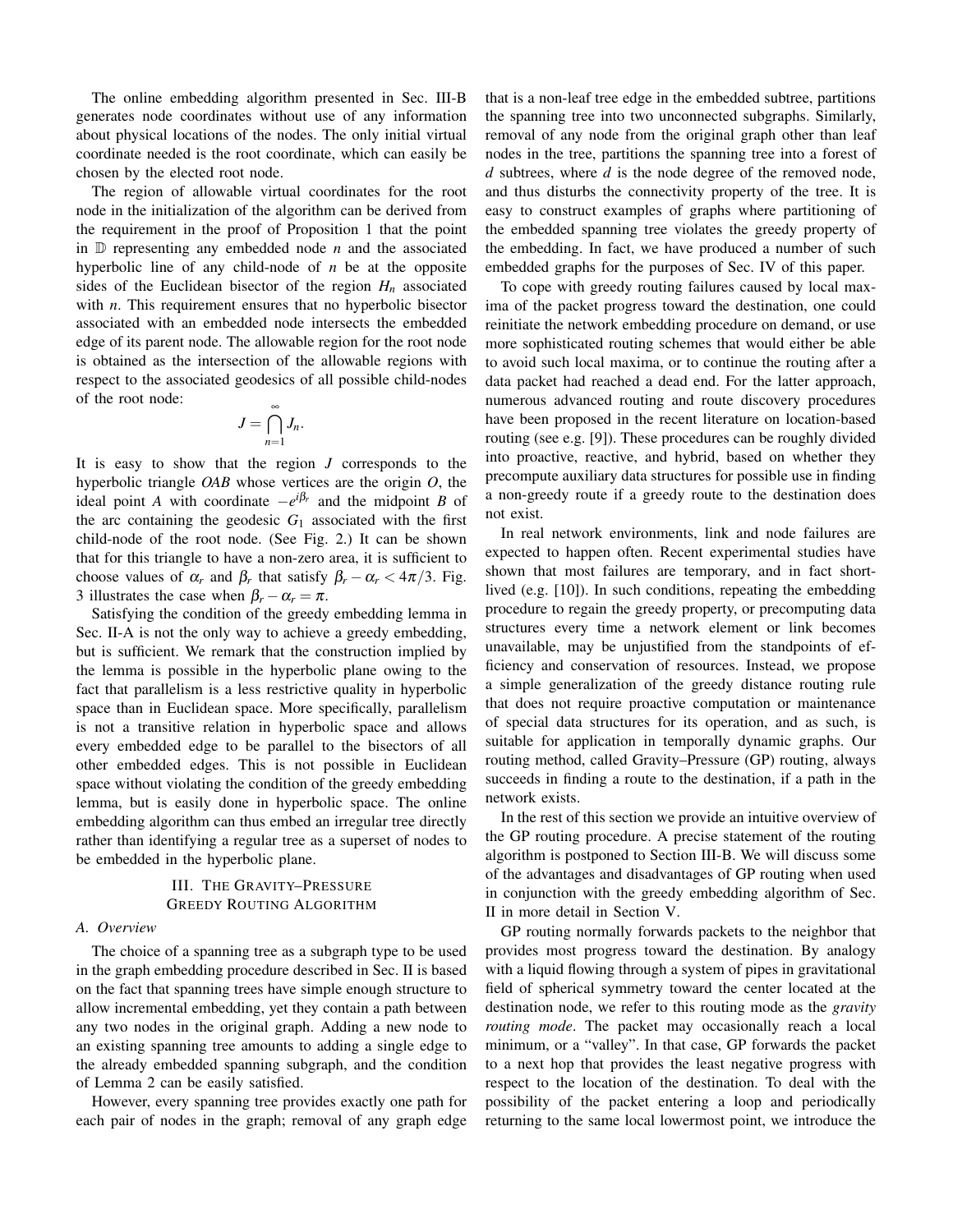concept of pressure as a second "field" that helps steer the packet out of the valley. We refer to this routing mode as the *gravity–pressure routing mode*. We emphasize that in contrast to other proposed routing procedures that switch to a nongreedy routing mode when a packet reaches a dead-end, and sacrifice connectivity to achieve functionality by routing on a suitably chosen subgraph (e.g. GPSR [11], GDSTR [6] etc.), GP always retains the locally greedy disposition and works on the original network graph. Thus, GP routing can be viewed as a generalization of greedy distance routing as opposed to a hybrid, dual routing technique.

Fig. 4 illustrates the principle of the GP routing technique. We note that while this example uses physical Euclidean node coordinates and Euclidean distances to facilitate understanding, GP is by no means limited to this metric space. The packet starts from the source node in gravity mode, but reaches a dead end at node  $N_1$ . At this point, the packet enters gravity– pressure mode and the trajectory it follows subsequently is shown with a dashed line. The backpressure that helps the packet get out of the valley is realized by keeping track of the number of visits of each node until node  $N_2$  is reached, which is closer to the destination than the node where a dead end was detected  $(N_1)$ . At this point the packet switches back to gravity mode.



Fig. 4. An example route of Gravity–Pressure route discovery in an ad-hoc wireless network using physical node locations and Euclidean distance

#### *B. Formal Statement of the GP Algorithm*

Fig. 5 contains a precise statement of the Gravity–Pressure (GP) routing algorithm. An instance of this algorithm is assumed to run at each node in the network. At present, the network graph is assumed to be connected. The discussion of the extensions of the algorithm for handling partitioned graphs is relegated to Sec. V.

Each packet in the network is assumed to contain a flag bit, determining the current routing mode of the packet. When a packet is created, its packet mode flag is initially set to gravity mode, but can be toggled at each routing element between gravity and pressure mode, as described below. The originator of the packet, say  $N_{src}$ , is assumed to know the ID of the destination  $N_{\text{dest}}$  as well as its virtual coordinates, and these data are also included in the packet header. A Visits vector is stored in each packet and is implemented as a table containing the nodes that the packet visited and the corresponding numbers of visits. The Visits vector is initially empty.

When a packet arrives at a routing node, say  $N_i$ , it is either in gravity or in pressure mode. The preferred forwarding mode of the GP algorithm is the gravity mode. Thus, if the packet is in gravity mode, node  $N_i$  first tries to forward the packet to the next hop *N*next in gravity mode (block (*b*1) in Fig. 5), and uses pressure mode only if it is not possible to forward in gravity mode (block (*b*2)). On the other hand, if the arriving packet is in pressure mode, node *Ni* forwards in pressure mode (block (*b*3)), but only until the packet gets closer to the destination than the valley distance  $d_v$ , that is, the distance from the node where pressure mode was last set to the destination. Once the packet is closer to  $N_{\text{dst}}$  than  $d_{\text{v}}$ , the forwarding mode of the packet is changed back to gravity mode (block (*b*4)) and the packet is forwarded accordingly. All distances in Fig. 5 are calculated according to Eq. (1), using the virtual coordinates of the pair:

dist 
$$
(N_1, N_2) = \rho(C(N_1), C(N_2))
$$
. (5)

In pressure mode, the next hop is also chosen greedily to be the node that makes most progress to the destination. However, in pressure mode, the next hop is chosen from the subset of neighbor nodes that share the lowest number of visits.

*Proposition 2 (Correctness):* The GP routing algorithm always succeeds in finding a path from the source to the destination node, if a path in the network exists.

*Proof.* The routing algorithm always finds a next hop. If the packet reaches a dead end in gravity mode, it enters pressure mode, and can only switch back to gravity mode if it gets closer to the destination than  $d_v$ . The sequence of valley distances  $d_v$  is thus monotonically decreasing and a packet cannot enter the same valley point in gravity mode more than once. (That is, the packet cannot "get stuck" at the same node more than once.) On the other hand, provided that there is a path to the destination, the packet cannot stay in pressure mode indefinitely – it will either go to gravity mode or reach the destination in pressure mode. Namely, assuming on the contrary, that the packet keeps looping in the network in pressure mode indefinitely without reaching the destination implies that the pressure on the set of nodes *L* that form the loop increases indefinitely. But since there is a path from any node of this loop to the destination, this implies that some node  $n \in L$  has a neighbor with a constant pressure that is never chosen as a next hop in block (*b*3) of the algorithm – a contradiction.

Regarding the storage of the Visits vector, we note that some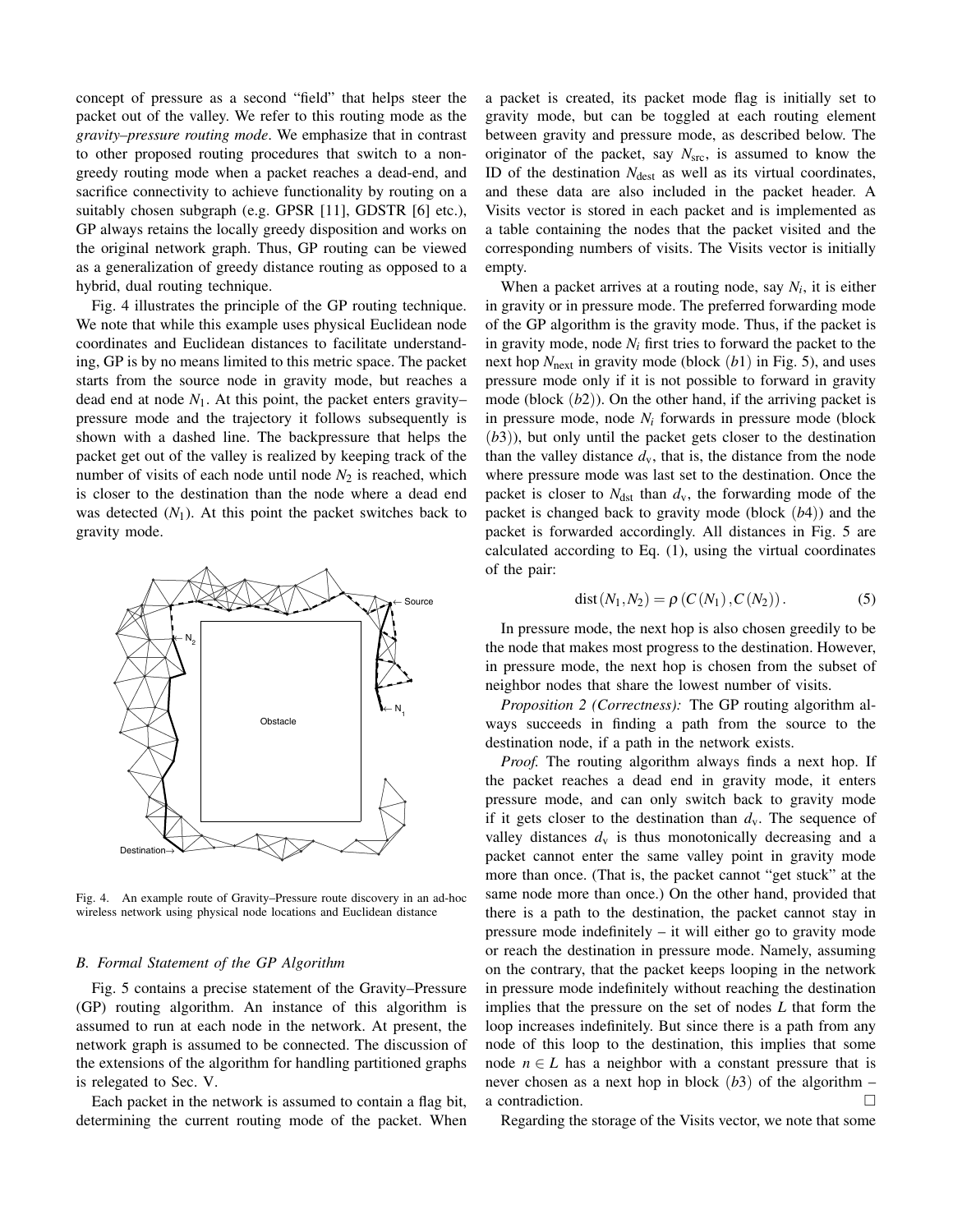# **Procedure** Forward Packet (at node *Ni*)

On arrival of packet *P* at node *Ni*:

If  $N_i \neq N_{\text{dest}}$  { **Gravity:** If Pkt mode  $=$  Gravity {  $N_{\text{next}} := \text{argmin dist}(M, N_{\text{dest}});$ *M*∈Nbrs(*Ni*) If dist( $N_{\text{next}}, N_{\text{dest}}$ ) < dist( $N_i, N_{\text{dest}}$ ) { (*b*1) Forward\_pkt\_to( $N_{\text{next}}$ ); } Else { (*b*2)

 $Pkt$  mode := Pressure;  $d_v := \text{dist}(N_i, N_{\text{dest}});$  $Visits(N_i) += 1;$ } }

**Pressure:**

```
If Pkt mode = Pressure {
   If dist(N_i, N_{\text{dest}}) \ge d_v { (b3)
      Visits_{\text{min}} := \min_{M \in \text{Nbrs}(N_i)}Visits(M);
      Candidates(N_i) :={M \in \text{Nbrs}(N_i) \mid \text{Visits}(M) = \text{Visits}_{\text{min}}};N_{\text{next}} := \text{argmin}M∈Candidates(Ni)
                                dist(M,N_{\text{dest}});Visits(N<sub>i</sub>) + = 1;Forward_pkt_to(N_{\text{next}});
    }
    Else { (b4)
      Pkt mode := Gravity;
      Goto Gravity;
    }
  }
}
Else If N_i = N_{\text{dest}} \{ \text{process\_packet}( \cdot ) \}
```
Fig. 5. Packet forwarding procedure at node *Ni*

optimizations are possible. First, only nodes visited in pressure mode need be kept in the table. Those nodes not found in the table are assumed to have 0 visits in  $(b3)$ . This reduces the space needed for storage of the Visits table. Second, data packets that require pressure mode can serve at the same time as route discovery packets for subsequent communication. Namely, the sequences of nodes that were visited in pressure mode suffice to reconstruct the route. Routing between these segments can be done in gravity mode. We implemented these optimizations for the purposes of the experimental evaluation presented next.

## IV. EXPERIMENTAL EVALUATION

In this section we briefly report the results of an experimental evaluation of the GP routing algorithm running on graphs embedded in the hyperbolic plane using the online embedding algorithm of Sec. II. For each source-destination pair, we use the relative path stretch metric, defined as the ratio of the hop length of the path found by GP routing to the corresponding shortest path in the graph.

GP routing can always find a route to the destination, but it is easy to contrive node coordinates, at least in the Euclidean plane, where GP routing would produce paths with rather unfavorable stretch. Further, since node failures impair the greedy property of the embedding, one might expect that GP stretch increases adversely with the increase of the number of nodes that failed since the graph was last embedded. The goal of the experiments presented here is to show that this is not the case when GP routing is used in conjunction with the virtual coordinates produced by the online hyperbolic embedding algorithm.

To examine the path stretch distribution and its scaling with the fraction of failed nodes in the graph, we have conducted a series of experiments using synthetic graphs of 50 nodes each, with randomly generated edges. The average node degree is 3. We embedded each graph in hyperbolic space using the algorithm of Fig. 1. For each generated graph we produced several versions with different fractions of randomly chosen failed nodes. For each such graph version, we exhaustively enumerated the routes found by GP routing for all possible source-destination pairs.



Fig. 6. Distribution of GP route stretch after a fraction of the nodes is removed. The network was initially embedded in hyperbolic space

Figures 6 and 7 show the results of the path stretch distribution measurement. The results are averaged over 30 randomly generated graphs. For the greedy embedding (no failed nodes), 72% of the nodes had stretch *<*1.1 and 94% had stretch *<*1.5. The stretch distribution did not change significantly even for large fractions of failed nodes, such as 10, 20 and 30%. Figure 7 shows the stretch distribution *only for* those routes that needed to use the pressure mode of GP. 43% of those had stretch *<*1.1 and 80% had stretch *<*1.5.

Figure 8 shows that the fraction of routes utilizing pressure mode grows significantly with the fraction of defunct nodes above 15%. From this, one would expect that the average stretch would grow similarly. However, Figure 9 shows, on the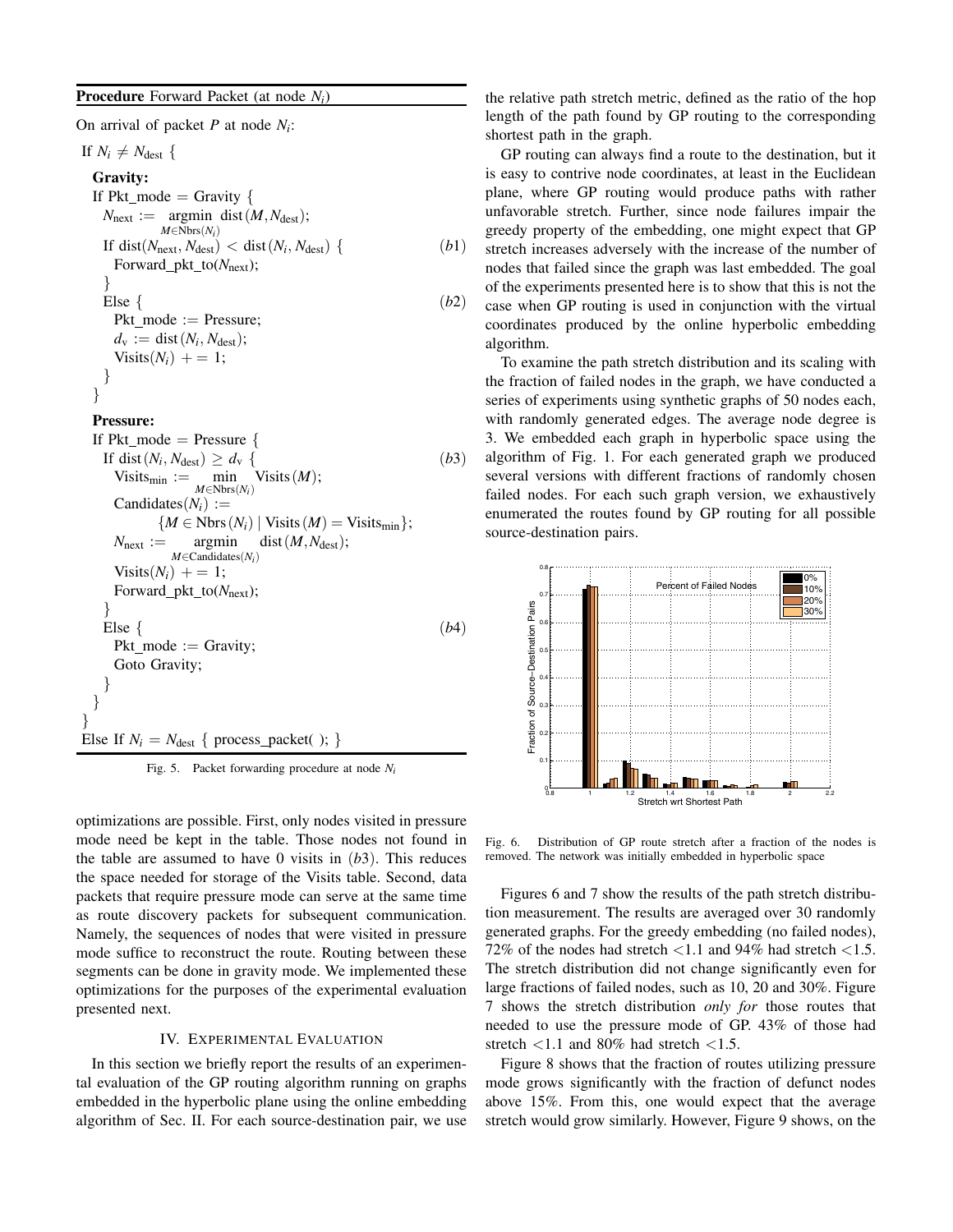

Fig. 7. Distribution of GP stretch, for source–destination pairs *requiring pressure mode routing,* vs. GP route stretch after a fraction of the nodes is removed. The network was initially embedded in hyperbolic space

contrary, that the average stretch, after reaching a maximum of around 1.2, starts to decrease. This behavior is the result of the reduction of the node degree with the removal of nodes from the network. As the graph gets sparser, even though the number of valleys grows significantly (as implied by Fig. 8), the number of possible paths decreases and the packets in pressure mode are able to find their ways out of the valleys more efficiently.



Fig. 8. Fraction of source-destination pairs using pressure mode routing vs. the percentage of nodes that was removed after the initial embedding in hyperbolic space

#### V. DISCUSSION

The statement of the GP routing algorithm (Fig. 5) assumed that a path does exist between the source and the destination node. To avoid packets wandering in the network indefinitely in case a path does not exist, a hops-to-live parameter should be introduced in the packet header. Another possible limiting parameter is the maximum allowed distance from the packet to the destination. In case the distance from the packet to the destination exceeds this limit, the packet is dropped.



Fig. 9. Average path stretch of a network graph embedded in hyperbolic space vs. the percentage of nodes that was removed after the initial embedding in hyperbolic space. Each point is the average stretch for all possible sourcedestination pairs of 30 randomly generated graphs.

GP routing can be classified as reactive, on-demand routing technique. It does not require advance computation or maintenance of special spanning subgraphs or other structures for its correct operation. Each node needs to keep alive only the communication with its one-hop neighborhood in order to perform the routing function. GP routing requires no more information to be stored at each routing element than needed by the simplest greedy routing based on geometric distances. No assumptions are made about existence of super nodes in the network distinguished by larger energy supply, communication, or computational capabilities. These properties, combined with the notable simplicity of implementation, make GP routing suitable for distributed operation in ad-hoc and resource-constrained environments.

The GP routing algorithm is applicable to networks embedded in any metric space. Specifically, it can be used in Euclidean space, if the corresponding Euclidean distance function is used in (5) instead of (1). Further, GP routing can work with either physical or virtual node coordinates. Thus, it can be used in conjunction with any algorithm for network embedding and in networks that are not aware of their own physical locations. In this work, GP routing was applied to virtual coordinates generated by our online embedding algorithm. While optimality of stretch is not guaranteed, for the coordinates generated by the online embedding, we demonstrated experimentally that the relative path stretch is reasonably close to its optimal value of 1.

The embedding and routing algorithms presented in this paper do not make any restrictive assumptions about the graph type. This makes the algorithms usable not only for typical wireless graphs where connectivity is largely correlated with the geometric distance between the terminals, but also for general internetworks, where the topology is much less predictable from the node positions. No requirements are made for a particular distribution of the nodes in physical space.

Several routing algorithms proposed in the research litera-